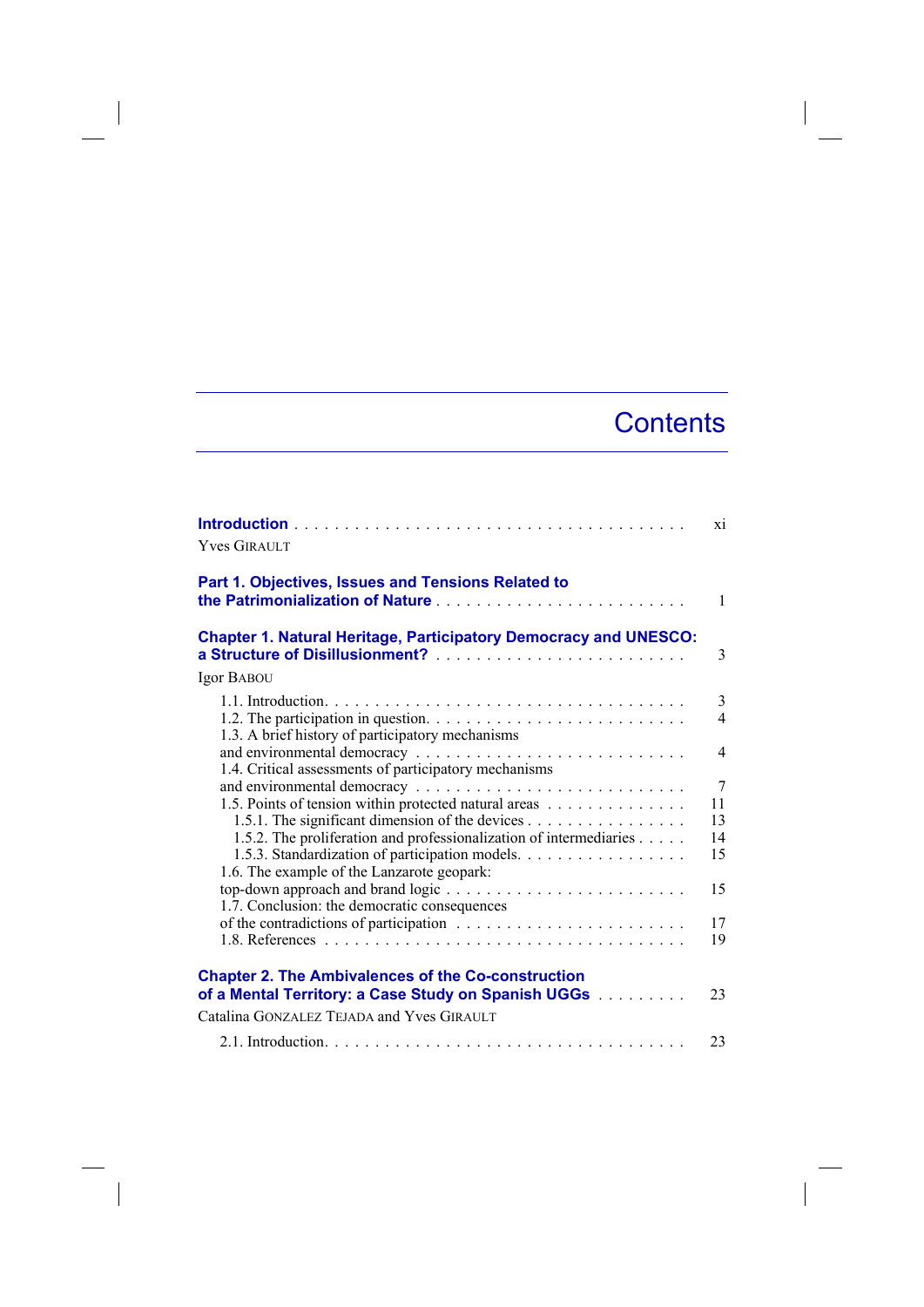$\overline{\phantom{a}}$ 

 $\begin{array}{c} \hline \end{array}$ 

|                                                                                                                                   | 24 |
|-----------------------------------------------------------------------------------------------------------------------------------|----|
| 2.3. Methodology and construction of the corpus                                                                                   | 27 |
| 2.4. The construction of the story of the mental territory                                                                        |    |
|                                                                                                                                   | 28 |
| 2.4.1. First initiatives to protect geological aspects in Spain                                                                   | 29 |
| 2.4.2. Various definitions of geological heritage in Spain                                                                        | 31 |
| 2.4.3. Cultural enhancement of geological heritage:                                                                               |    |
| a disciplinary approach between protection and                                                                                    |    |
|                                                                                                                                   | 35 |
|                                                                                                                                   | 47 |
|                                                                                                                                   | 48 |
| Chapter 3. The History of the Earth as a New Form of Territorial<br>Marketing: the Case of the Geopark of the Tremp-Montsec Basin | 53 |
| <b>Fabien VAN GEERT</b>                                                                                                           |    |
|                                                                                                                                   | 53 |
| 3.2. Economic development and the use of heritage                                                                                 |    |
|                                                                                                                                   | 55 |
| 3.3. The protection of Catalan geological heritage                                                                                |    |
|                                                                                                                                   | 57 |
| 3.4. The Tremp-Montsec Basin Geopark Project                                                                                      |    |
|                                                                                                                                   | 63 |
| 3.5. The declaration of the Tremp Geopark                                                                                         |    |
|                                                                                                                                   | 71 |
|                                                                                                                                   | 74 |
| <b>Chapter 4. Patrimonialization and the Geopark Label:</b><br>for Which Development Model in the South?                          |    |
|                                                                                                                                   | 77 |
| <b>Ouidad TEBAA and Saïd BOUJROUF</b>                                                                                             |    |
|                                                                                                                                   | 77 |
| 4.2. Geopark in Morocco: new label, new territory                                                                                 |    |
|                                                                                                                                   | 78 |
| 4.2.1. The relationship to heritage and patrimonialization in Morocco:                                                            |    |
| between identity, museumization and commodification                                                                               | 78 |
| 4.2.2. What is the debate on the social acceptability                                                                             |    |
|                                                                                                                                   | 79 |
| 4.3. Challenges in the territorial construction of geoparks                                                                       |    |
|                                                                                                                                   | 82 |

 $\Big\}$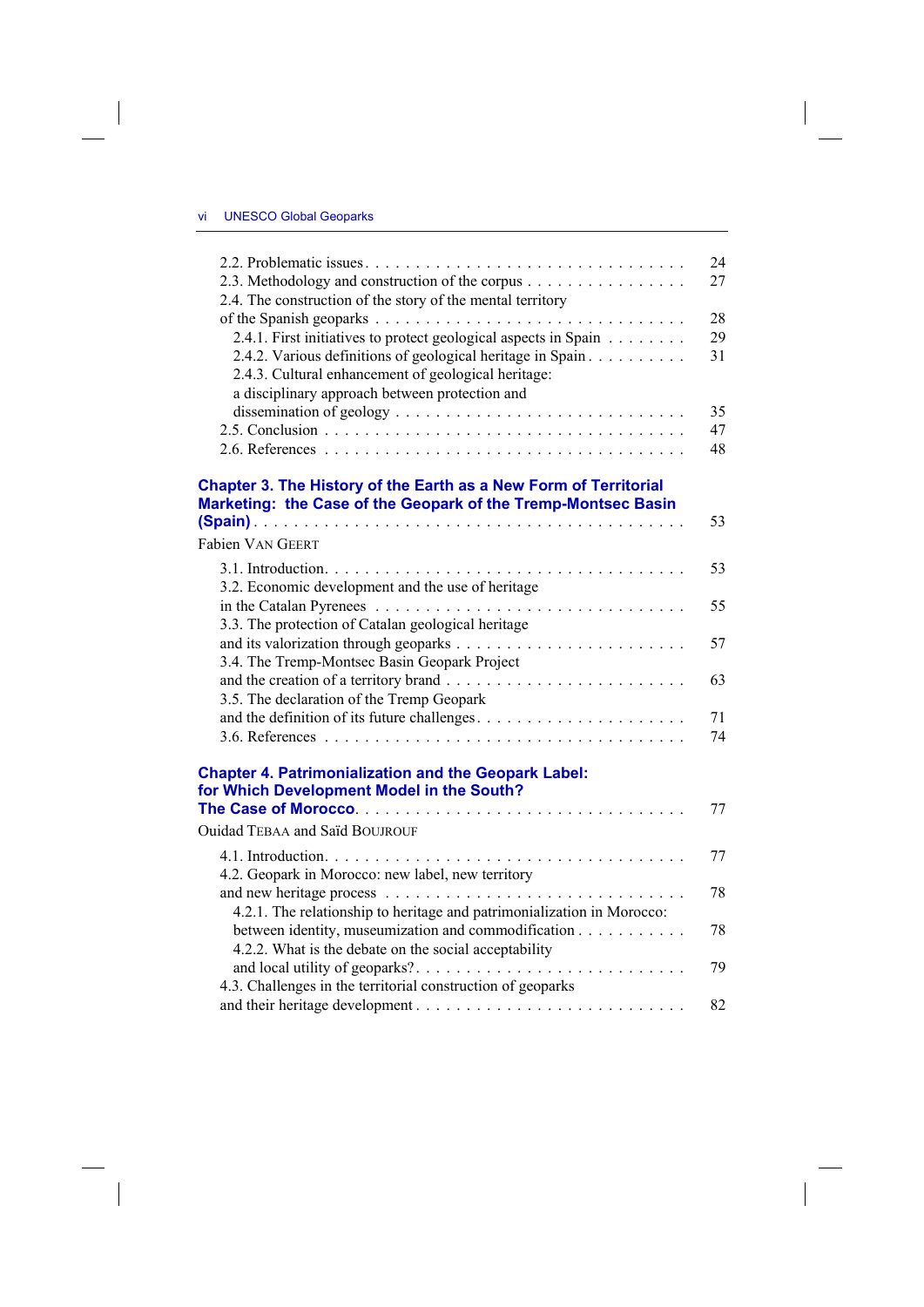$\overline{\phantom{a}}$ 

| 4.3.1. Challenges in the fight against poverty                                                                                     |            |
|------------------------------------------------------------------------------------------------------------------------------------|------------|
|                                                                                                                                    | 83         |
| 4.3.2. Challenges of intersectoral articulation and integration                                                                    | 84         |
| 4.3.3. Governance challenges for geoparks projects: involving residents.<br>4.4. Questions and reservations about the contribution | 86         |
| of a UNESCO model of geoparks for development in the South                                                                         | 88         |
|                                                                                                                                    | 90         |
| <b>Chapter 5. The Evolution of the Economics of</b><br>Culture and its Influence on the Development of Geoparks                    | 91         |
| François MAIRESSE                                                                                                                  |            |
|                                                                                                                                    | 91         |
| 5.2. Museums and heritage sites in the market economy                                                                              | 92         |
|                                                                                                                                    | 95         |
|                                                                                                                                    | 97         |
| 5.5. From the cultural economy to the creative economy.                                                                            | 99         |
| 5.6. The economic challenges of geopark development                                                                                | 102        |
|                                                                                                                                    | 104        |
| Part 2. Heritage Inventory and Conservation                                                                                        | 109        |
| Chapter 6. Methodological Proposal for the Valorization of the<br>Geodiversity of Rural Areas Comparable with the Zat Valley       | 111        |
| Joan POCH, Antonio TEIXELL, David GÓMEZ-GRAS, Francisco José MARTÍNEZ,<br>Esteve CARDELLACH and José Luis BRIANSÓ                  |            |
|                                                                                                                                    | 111        |
|                                                                                                                                    | 111        |
|                                                                                                                                    | 116        |
|                                                                                                                                    | 116        |
|                                                                                                                                    | 116        |
|                                                                                                                                    | 118        |
|                                                                                                                                    | 118        |
|                                                                                                                                    | 119        |
| 6.6.3. Selection of sites of geological interest for scientific,                                                                   |            |
|                                                                                                                                    |            |
|                                                                                                                                    | 123        |
| 6.6.4. Geosites of scientific interest: fostering scientific research                                                              | 126        |
| 6.6.5. Geosites of didactic interest: fostering the teaching of geology                                                            | 126        |
| 6.6.6. Geosites of geotourism interest: fostering sustainable tourism                                                              | 127        |
|                                                                                                                                    | 128<br>129 |

 $\overline{\phantom{a}}$ 

 $\mathcal{L}^{\mathcal{L}}$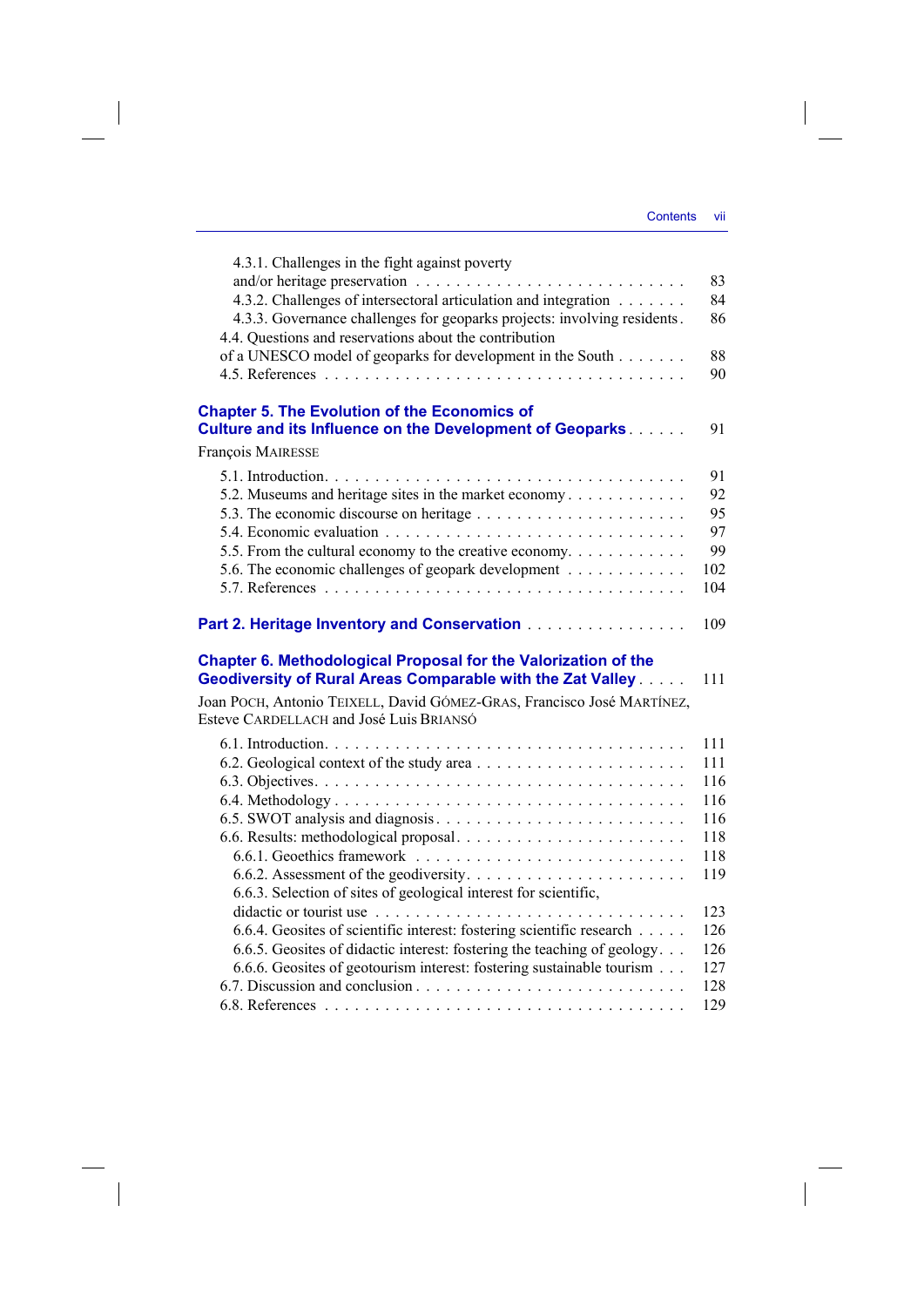## **Chapter 7. Interpreting Landscapes from a Socioecological Perspective: a Methodological Approach from the Zat Valley (Morocco)** . . . . . . . . . . . . . . . . . . . 133

Martí BOADA JUNCÀ, Roser MANEJA ZARAGOZA, Jaume MARLÈS MAGRE, Josep Antoni PUJANTELL ALBÓS, Sònia SÀNCHEZ-MATEO and Carles BARRIOCANAL LOZANO

|                                                                                                                          | 133<br>136 |
|--------------------------------------------------------------------------------------------------------------------------|------------|
| 7.2.1. Chromatic assessment and identification of landscape units.                                                       | 136        |
|                                                                                                                          | 136        |
| 7.2.3. Study area: Zat Valley (Atlas Mountains, Morocco)                                                                 | 138        |
|                                                                                                                          | 139        |
|                                                                                                                          | 139        |
|                                                                                                                          | 142        |
|                                                                                                                          | 143        |
|                                                                                                                          | 143        |
| <b>Chapter 8. The Feeling of Archaeology and the</b>                                                                     |            |
| Sense of History in the Mixteca Alta Geopark [11] Conservation of History                                                | 147        |
| <b>Francisco VALDEZ</b>                                                                                                  |            |
|                                                                                                                          | 147        |
|                                                                                                                          | 149        |
|                                                                                                                          | 153        |
|                                                                                                                          | 158        |
|                                                                                                                          | 162        |
|                                                                                                                          | 165        |
|                                                                                                                          | 166        |
| <b>Chapter 9. One of the First Rock Art Sites Discovered</b>                                                             |            |
| and Now Protected in Morocco: the Case of Azrou Iklane                                                                   |            |
|                                                                                                                          | 169        |
| Gwenola GRAFF, Maxence BAILLY, Abdelhadi EWAGUE and Martin LOYER                                                         |            |
| 9.1. Introduction: presentation of the site and scientific interest                                                      | 169        |
|                                                                                                                          | 171        |
|                                                                                                                          | 172        |
| 9.4. Work of the French team and interest from local authorities<br>9.5. Rock art, a source of regional enhancement, and | 172        |
| the dynamics of the integration of rock art into Moroccan heritage                                                       | 174        |
| 9.6. The World Heritage nomination process for the Tighmert                                                              |            |
|                                                                                                                          | 176        |
| 9.7. Contribution of recent work to the preservation of remote                                                           |            |
|                                                                                                                          | 177        |
|                                                                                                                          | 178        |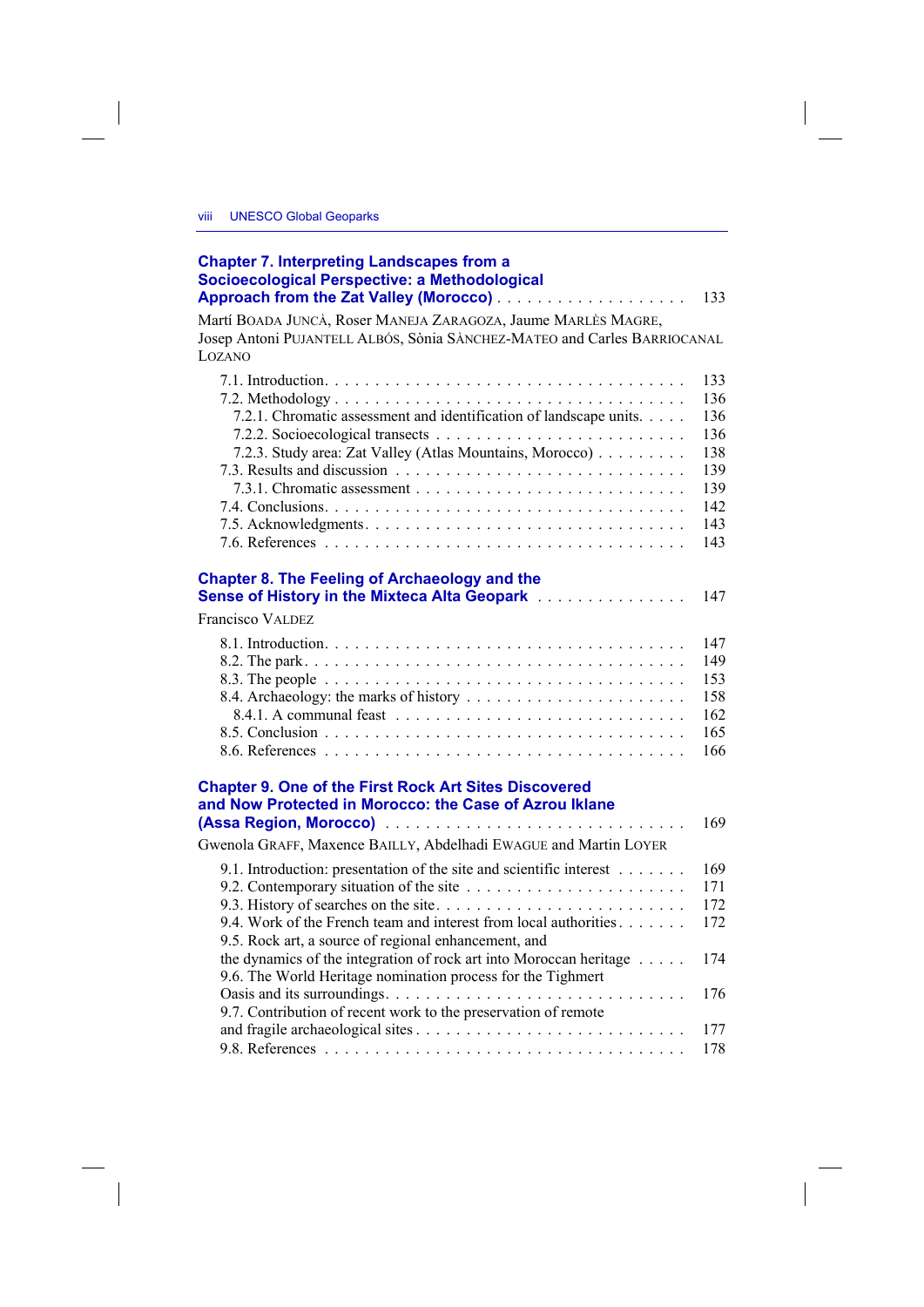| <b>Contents</b>                                                                                   | ix         |
|---------------------------------------------------------------------------------------------------|------------|
|                                                                                                   | 181        |
| <b>Chapter 10. Visualizing the Heritage of the Zat Valley</b>                                     |            |
|                                                                                                   | 183        |
| Elisabeth HABERT and Ali AOUDA                                                                    |            |
|                                                                                                   | 183        |
|                                                                                                   | 184        |
| 10.2.1. Constructing a coherent and readable approach to the territory                            | 184        |
| 10.2.2. The virtual museum: a virtual reality or an imaginary space?                              | 185        |
| 10.2.3. Which model for the Zat Valley?                                                           | 186        |
| 10.3. The Virtual Museum of the Zat Valley: an innovation                                         |            |
| at the service of local heritage $\ldots \ldots \ldots \ldots \ldots \ldots \ldots \ldots \ldots$ | 187        |
|                                                                                                   | 187        |
|                                                                                                   | 188        |
| 10.3.3. A virtual museum: for whom? $\ldots \ldots \ldots \ldots \ldots \ldots$                   | 189        |
| 10.4. The Zat Valley Geopark Project: a story of                                                  |            |
|                                                                                                   | 190        |
|                                                                                                   | 191        |
| 10.4.2. Methodology and tools                                                                     | 192<br>195 |
|                                                                                                   | 196        |
|                                                                                                   |            |
| <b>Chapter 11. Web Communication of French</b>                                                    |            |
| Geoparks in Education: the Expression of Their Legitimacy.                                        | 199        |
| Aurélie ZWANG                                                                                     |            |
| 11.1. Introduction: the value of a study of communication                                         |            |
|                                                                                                   | 199        |
| 11.2. A semiological and content analysis of communication                                        |            |
| in terms of website education for four French geoparks                                            | 200        |
| 11.3. Legitimizing by making a site: the enunciation                                              |            |
|                                                                                                   | 203        |
| 11.4. Legitimizing by making sense: the statement of ESD in schools                               | 207        |
|                                                                                                   | 210        |
|                                                                                                   | 211        |
|                                                                                                   | 212        |
| <b>Chapter 12. The Architectural Mediation of Geoparks Museums</b>                                |            |
| in China: Between Tensions and Hybridization of Cultures                                          | 215        |
| <b>Yi DU and Yves GIRAULT</b>                                                                     |            |
|                                                                                                   | 215        |
| 12.2. Architects' perspectives on the integration                                                 |            |

 $\overline{\phantom{a}}$ 

 $\overline{\phantom{a}}$ 

of museums in the territory  $\ldots \ldots \ldots \ldots \ldots \ldots \ldots \ldots \ldots$  . 217 12.2.1. Analysis of architectural mediation . . . . . . . . . . . . . . . . . . 218